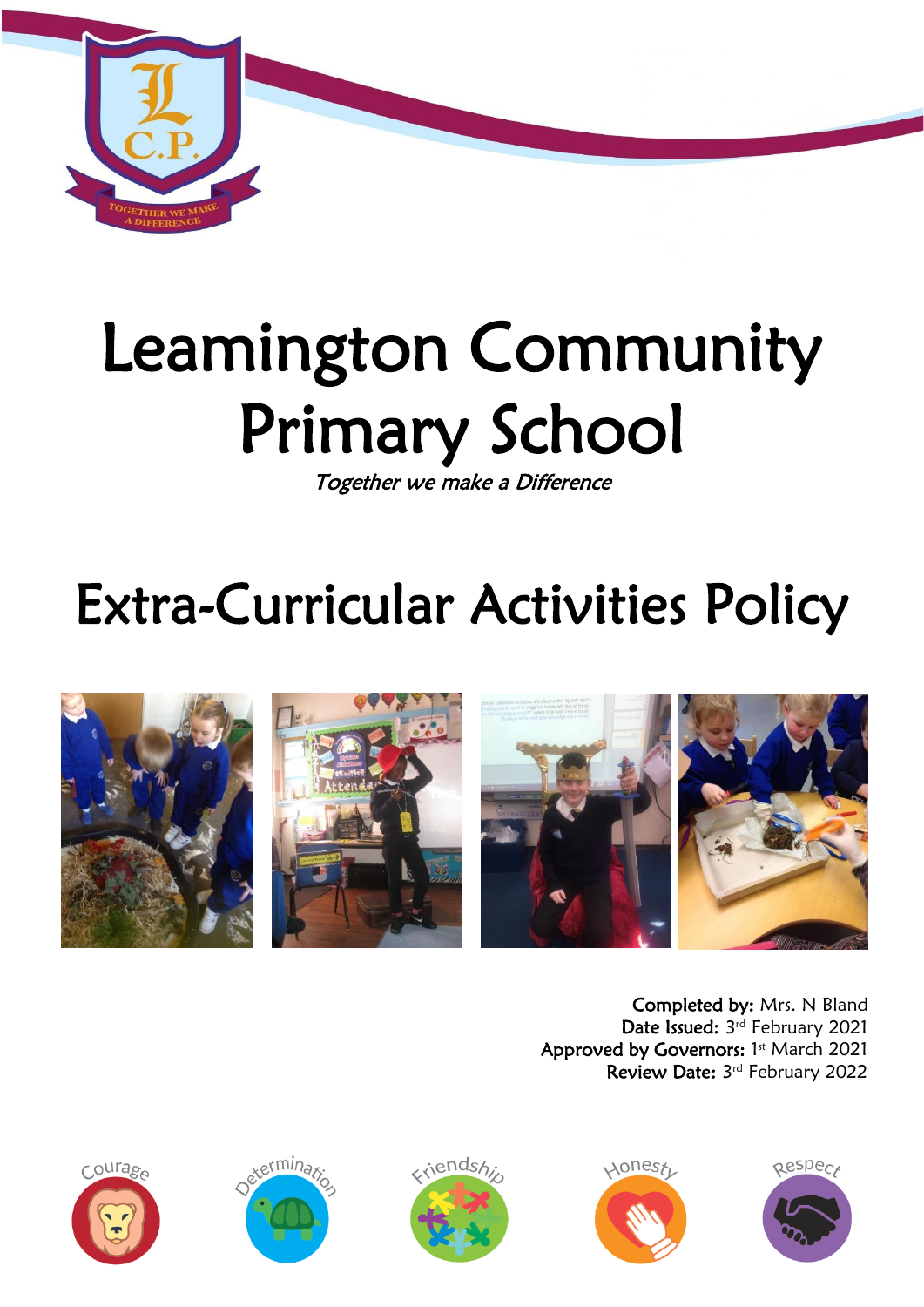### **Leamington Community Primary School: Extra-Curricular Activities Policy**

#### **Introduction:**

Extra-curricular activities/clubs promote enhanced development of a child's education. Staff, who choose to run a club, and outside agencies, must ensure that they follow the set procedures in this policy to offer the best learning experience outside of school hours. Children have a core entitlement in terms of the PE curriculum. However, there are sports and physical activities that are not within the scope of the normal school day that are beneficial to the children. We aim to offer these extra opportunities through provision delivered by school staff and external providers. We also aim to deliver extra-curricular activities that enhance a wide range of curriculum areas in a similar manner to sports, i.e. art, craft, cookery, dance and drama.

We are an equal opportunities school; therefore, we will promote participation in extra-curricular activities for all children. No child will be excluded due to their individual needs, ethnicity, gender or other circumstances. For further information, please see our Equal Opportunities Policy on our school website or at the school office upon request.

#### **Safeguarding:**

Extra-curricular clubs must follow the usual safeguarding procedures used in school hours that are in place at Leamington Community Primary School. Please see our Child Protection and Safeguarding policy on our school website for further information. For external providers, we also have a Visitors' Safeguarding Policy which is available on our school website or at the school office.

Any external providers will be subject to school's safeguarding checks on arrival and must provide a copy of their public liability insurance and their employer liability insurance.

#### **Aims:**

By providing and encouraging participation in extra-curricular activities, we intend to:

- Give children opportunities to take part in activities that are beyond Key Stage requirements;
- Present children with an opportunity to take part in activities they may not otherwise have a chance to participate in;
- Promote enjoyment of recreation/sport/hobbies;
- Give children a chance to join a team/group and interact with others from different peer groups;
- Give children a chance to develop their social and communication skills;
- Increase the self-esteem, pride and confidence of the children;
- Raise morale and atmosphere of the school and local community;
- Give the children opportunity to take part in events off-site and with other schools.

#### **Charging:**

The majority of extra-curricular activities held in school will be free of charge. However, extracurricular activities hosted by an external provider may incur a fee. This will be outlined in the letter sent to parents/carers prior to the sessions. Details of how to pay will also be included.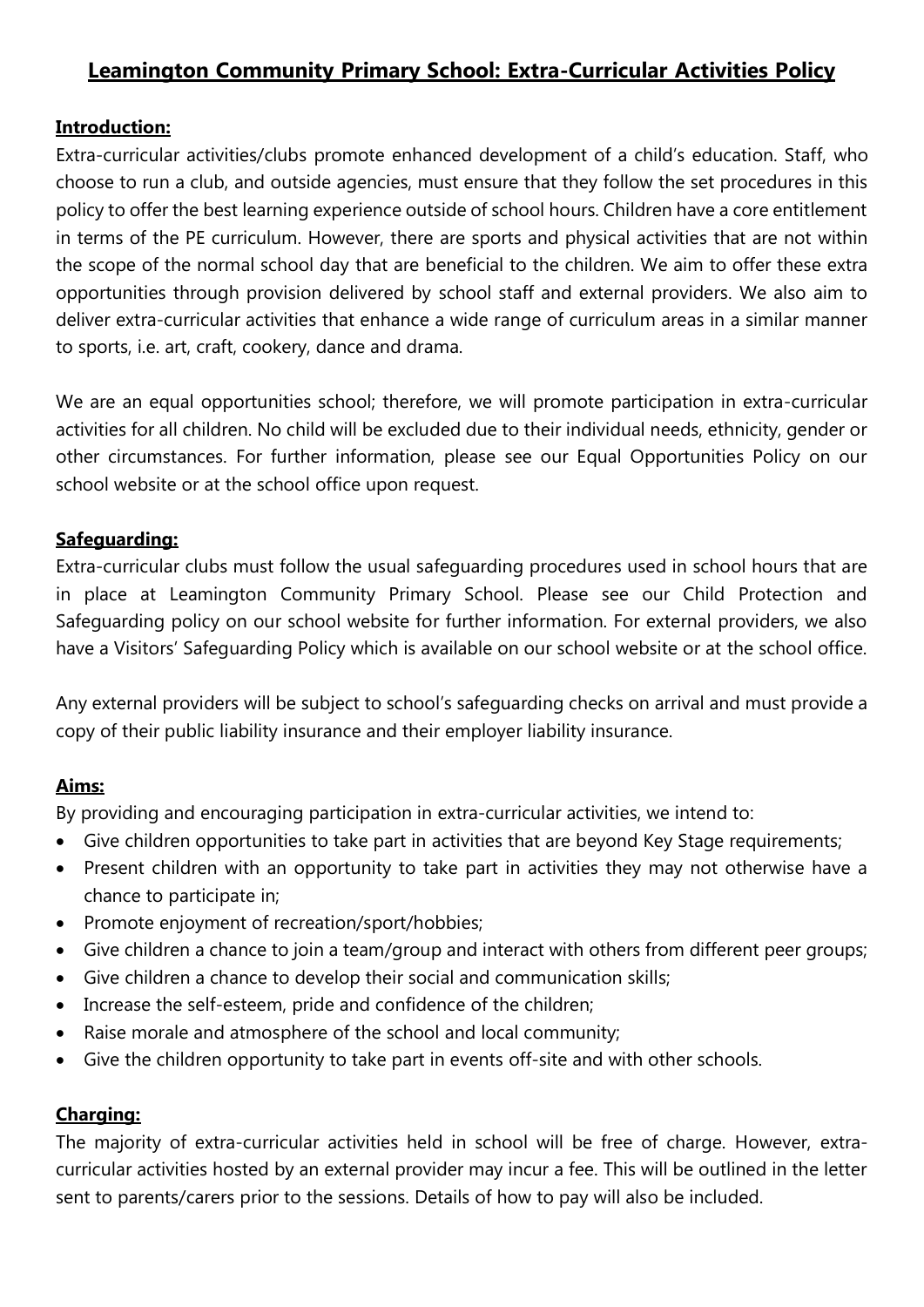If an extra-curricular club arranges an educational visit to enhance their provision, we may ask for a voluntary contribution towards this visit. However, in accordance with our Charging and Remissions policy, children will not be excluded from this if a contribution is not received. Please see our Charging and Remissions Policy for further information. This can be found on our school website or at the school office upon request.

#### **Extra-Curricular Club Procedures:**

- Extra-curricular clubs usually run from 3.00pm to 4.00pm but times may vary depending on the provider and content of the club.
- A letter will be provided to parents/carers, prior to the start of the club, detailing the content and organisation of the extra-curricular club along with a permission slip to collect consent.
- Permission slips must be completed prior to any child attending a club (can be signed electronically via the school app). This should also include an emergency contact number and any relevant medical issues/ medication. Parents/carers should update any medical information, if necessary, throughout the duration of the club.
- A record of permission slips should be kept by the adult leading the extra-curricular club. Permission slips should then be sent, as a complete set, to the school office.
- Any messages related to children's absences from the extra-curricular club must be left with the school office and passed on to the adult leading the club.
- A register will be kept by the adult leading the extra-curricular club and should be taken at each session. Where a child (who has been present in school that day) is absent from the club without an explanation, a phone call home is required so that the whereabouts of the child and their safety is established
- If the extra-curricular club is held on-site; children will normally be collected from the main entrance and must wait with the adult responsible for the club until dismissed safely. If the children are in Years 5-6, they may walk home alone, if permission is given prior to the session from parents/carers (on the permission slip for the club).
- For extra-curricular clubs held off-site; transport and drop off/pick up arrangements will be detailed in the letter given prior to the session.
- In the event of a session being cancelled the provider should inform the school as soon as possible. The school will then inform parents/carers via ParentMail, ClassDojo or telephone. Children attending a club, which is cancelled on the day, should be kept in school by the class teacher or club leader until collected by a parent/carer.

#### **Health and Safety:**

- For extra-curricular clubs held off-site, a risk assessment must be completed one-week prior to the start of the club and submitted on EVOLVE by the adult responsible for organising the activity. Please see our Educational Visits policy for further information and guidance on hosting off-site activities.
- The adult responsible for the extra-curricular club should ensure adequate first aid cover is available for all sessions and that any injuries/illness during the session are reported to parents/carers at the end of the session and recorded on CPOMs.